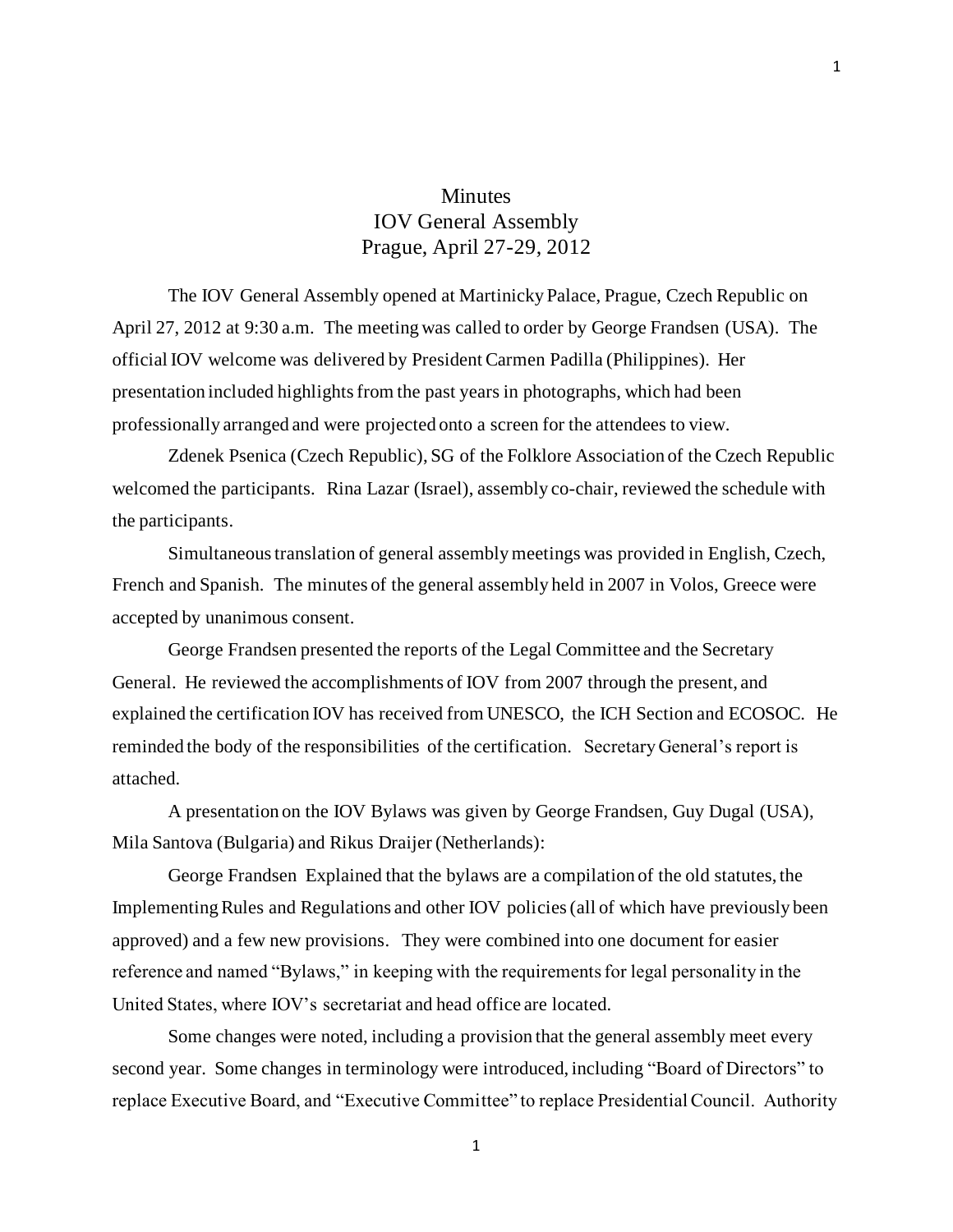and responsibility lies with the Board of Directors, so many duties formerly assigned to the Presidential Council will now belong to the board.

Reference was made to the recent nonprofit corporate filing in Washington State, giving IOV legal personality in the United States, which is required in order for the Secretary General to conduct business. Other changes were discussed by Guy Dugal and Mila Santova.

Guy Dugal: Presented financial report for 2011 and to date 2012. Presented budget. Both were approved upon a motion duly seconded.

Guy explained the Financial Accountability and Fee Sharing Plan, a new formula for dividing membership fees among the national section, regional organization and IOV World. The formula will allow regional executive secretaries to cover basic expenses. This formula will become the policy of IOV effective January 1, 2013.

# Purpose:

1. To share membership fees among the national, regional and world organization.

2. To decentralize IOV by putting responsibility on regional and national levels

3. To Implement a system of financial transparency on all levels of IOV

4. To require accountability for use of membership fees at all levels.

5. To strengthen existing national sections and finance the development of new ones.

## In countries with national sections:

1. All membership fees will be collected in national sections (later amended to provide that national sections retain the portion they would be entitled to keep).

2. National section portion of fees will be retained by section, with the rest sent to IOV Treasurer.

3. Fees are set allocated for national sections (40 percent), regional offices (20 percent), head office (40 percent).

#### 40/20/40

In countries without national sections:

1. Membership fees are collected by the Regional Exec. Secretaries.

2. Fees are sent to IOV Treasurer.

3. Fees are set aside for regional offices (30 percent) and head office (70 percent) 30/7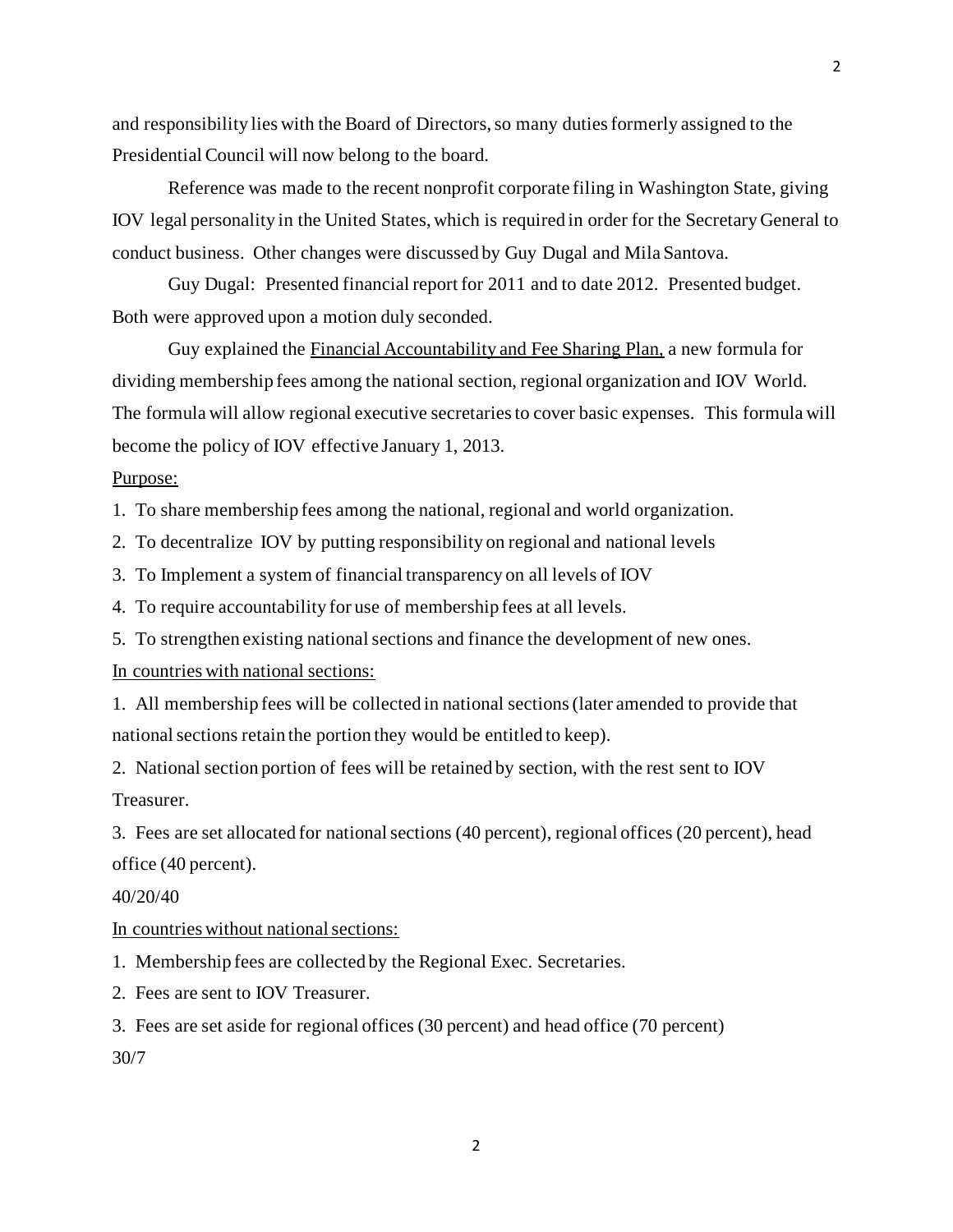### Exceptions:

1. New members joining from the IOV World web site: first year fees go 100 percent to head office. (If a national section refers the new member to the web site to join, fees will be divided according to the formula.)

2. IOV Senators: contributions go to head office.

Before January 15 of each year, the national sections must submit a budget and brief description of how their portion of the fees will be used. National and Regional financial reports are filed annually showing expenses with copies of invoices and receipts. Fees are to be used exclusively for the purpose of building the national section A comment was made that after national sections keep their portion of the fees, and 20 percent are allocated to the region, less than \$10 USD will be sent to the world headquarters. From this, the headquarters has been expected to print and mail a membership card, print and mail a festival calendar, provide newsletters and maintain and office with a staff. The impossibility of this situation was noted. A suggestion was made to increase membership fees, however it was not incorporated into the motion to accept the fee sharing and financial plan.

A motion to accept the fee sharing and financial plan was made and seconded. The voice in favor was unanimous, with no abstentions.

Mila Santova: Explained how the new commission structure will work. She referred to ICOM, where the same or similar structure has been used successfully. All commissions will be incorporated into three commissions. The following was introduced as a new section of the bylaws:

Section 21.1 Number and Name. There shall be three commissions within IOV. They shall be called the performances and practice commission; the research commission, and the communications and publishing commission.

Section 21.2 Commission Chairs. The general assembly will select the chairs of the three commissions. The chairs will be experts in the subject matter of the commission, will have the title of vice president of IOV and will be members of the executive committee.

Section 21.3 Structure of Commissions. The Commission Chair will organize a commission in each of the regions. The regional chairs will organize a commission in each national section within the region. At the national level, "sub-commission" may be formed around topics such as dance, music, architecture, medicine, handicrafts, and so on.

3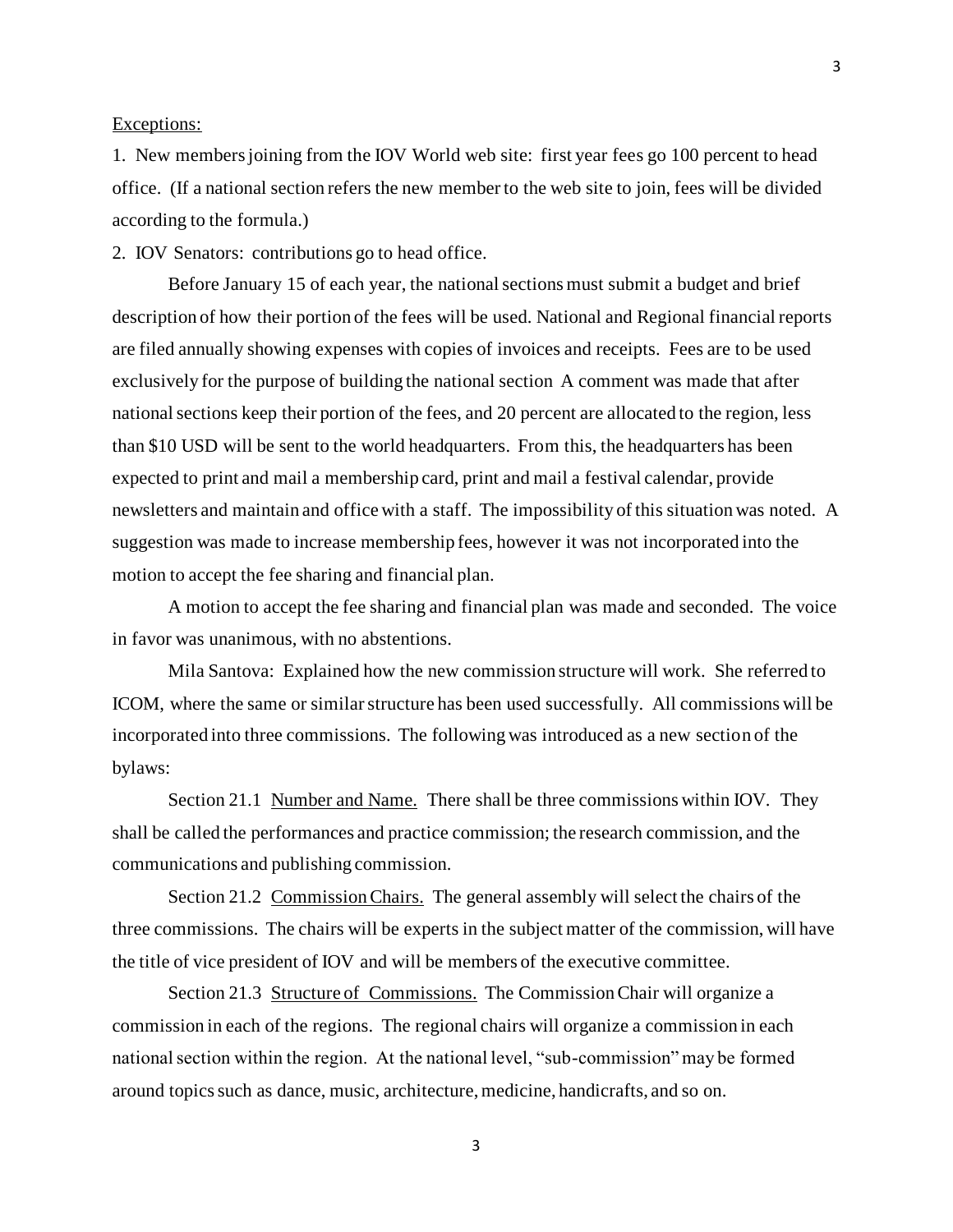Section 21.4 Role of Regions and National Sections. Regional commission chairs will nominate national commission chairs, subject to executive committee approval. Specialized commissions on the national level may be formed on the initiative of individual members, the national or regional commission chairs, or the executive committee.

Section 21.5 Selection of Commission Members. Membership on the commissions will be open to any member of IOV in accordance with the IOV policy of nondiscrimination.

Rikus Draijer: will chair the Commission on Performances and Practices. The priority of the commission is to develop minimal standards or guidelines for festivals and dance groups. The process is to be completed within 2 years. The first step will be to call a meeting of a working committee on minimal guidelines for folkloric festivals. The CIOFF process was referred to as one that has been in operation long enough to be functioning smoothly, and it was noted that in CIOFF, festivals are part of a national section, which monitors the quality and can check the accuracy of reports. It was stated that IOV should develop useful guidelines that are more than just a restatement of CIOFF's.

Reports were given by David A. Carlquist (USA), chair of the election committee. He explained how the election process would take place the next day. He asked that anyone wanting to nominate a member to a position do the following: 1. Ask the nominee if he or she is willing to serve; 2. Provide the nominee with a description of the position; 3. Obtain the signature of the nominee on the board member contract. The name should then be placed in nomination by submitting it, and a written statement from the candidate, to David Carlquist.

A report was given by the youth committee, chaired by Olvin Valentin (Puerto Rico). The report included presentation by Emma Dugal (USA) on the First IOV World Youth Congress in 2008, Emma Chen Hoefler (Germany) on the Second World Youth Congress held in 2010, and Andreas Sohlberg (Sweden) on the upcoming Third World Youth Congress, which will take place in Sweden that last week of June.

Ali Khalifa reported on *Folk Culture,* the quarterly journal to which IOV contributes\. This year marks the fifth year the journal has been printed in Bahrain. Funding for the publication comes from the King of Bahrain

On the morning of April 29, election of officers was schedule to take place. Hans Holz (Austria) introduced a motion to limit the terms of the President and Vice-President to two. His

4